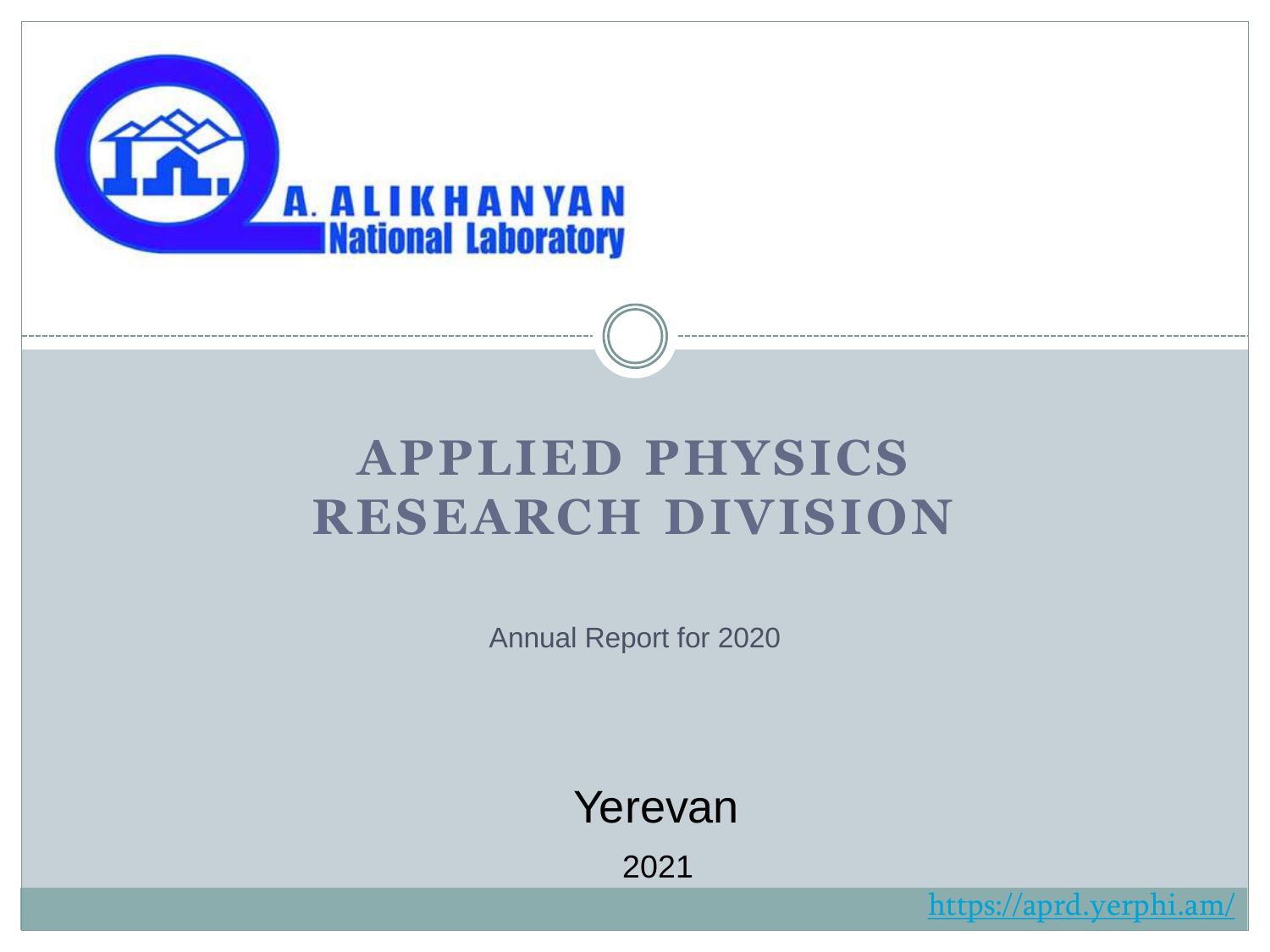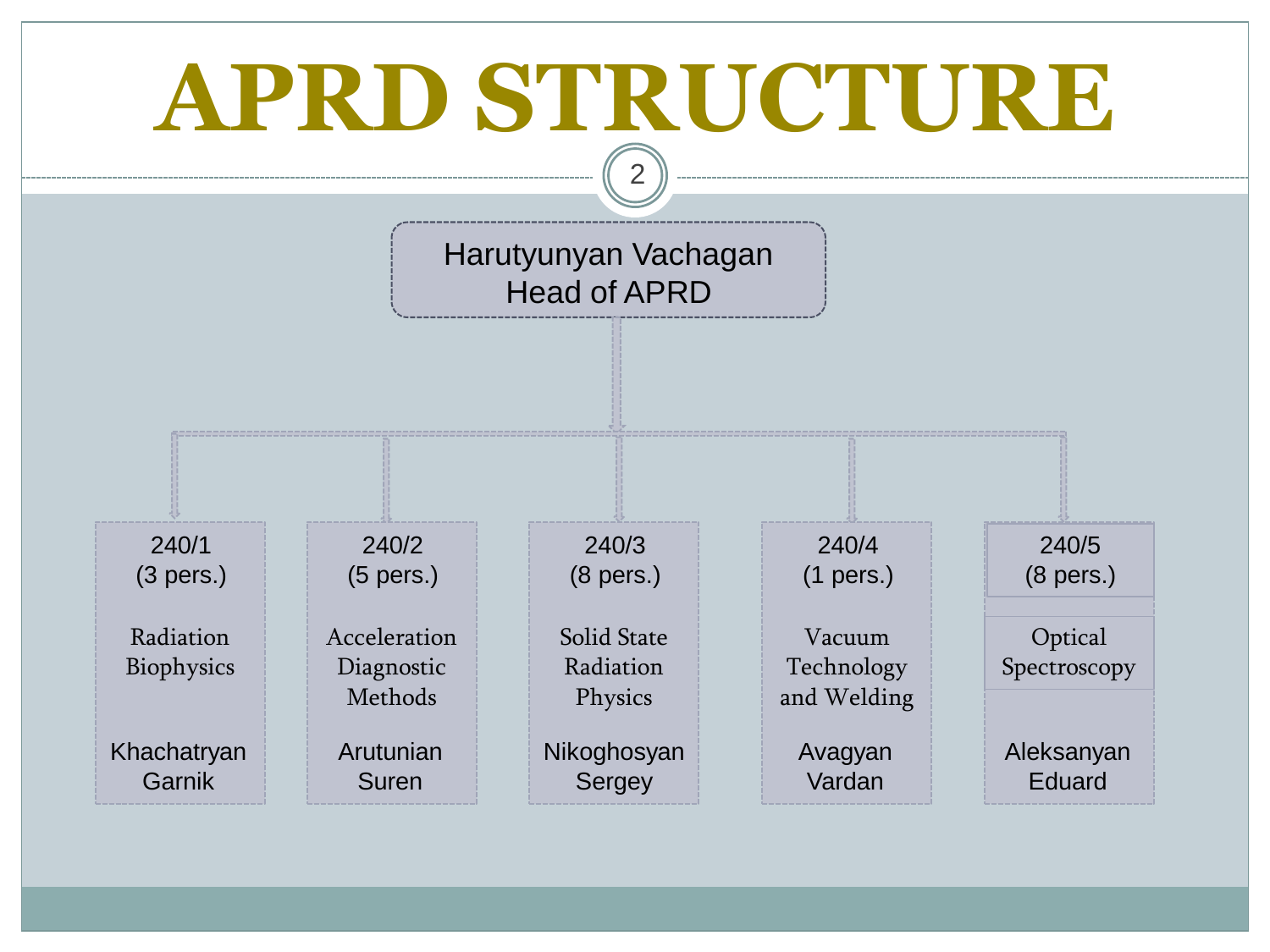240/5 (8 pers.)

Aleksanyan Eduard

# **Optical Spectroscopy**

Արևային պանելների համար պերովսկիտային նյութերի ստացումը և օպտիկական հատկությունների ուսումնասիրում սպեկտրոսկոպիայի մեթոդներով:

- 1. Որոշվել է  $CH_3NH_3PbI_{3-x}Cl_x$  բարակ թիթեղների օպտիկական պարամետրերի ամբողջական համակարգը
- 2. Մեխանոքիմիական սինթեզման եղանակով ստացվել են ցեզիումային կապար-պերովսկիտային նյութեր – CsPbI $_3$ -CsPbB $\rm r_3$
- 3. Ուսումնասիրվել է ստացված նյութերի կառուցվածքները և օպտիկական հատկությունները:
	- Հիդրոթերմալ միկրոալիքային մեթոդով սինթեզված սիլիկատային նյութերի ֆիզիկաօպտիկական հատկությունների կոմպլեքս ուսումնասիրում
	- 1. Ջերմակարգավորիչ շերտերի ճառագայթային կայունության ուսումնասիրության նպատակով իրականացվել է սիլիկատային նմուշների ճառագայթում 3ՄէՎ էներգիայի էլեկտրոններով 10<sup>16</sup> և 10<sup>17</sup> էլ/սմ<sup>2</sup> չափաբաժնով

3

- 2. Իրականացվել է նմուշների Ռենտգեն դիֆրակցիոն անալիզ
- 3. Իրականացվել են ինչպես ճառագայթման և գրգռման, այնպես էլ կլանման սպեկտրերի չափումներ

![](_page_2_Figure_11.jpeg)

![](_page_2_Figure_12.jpeg)

![](_page_2_Figure_13.jpeg)

![](_page_2_Picture_14.jpeg)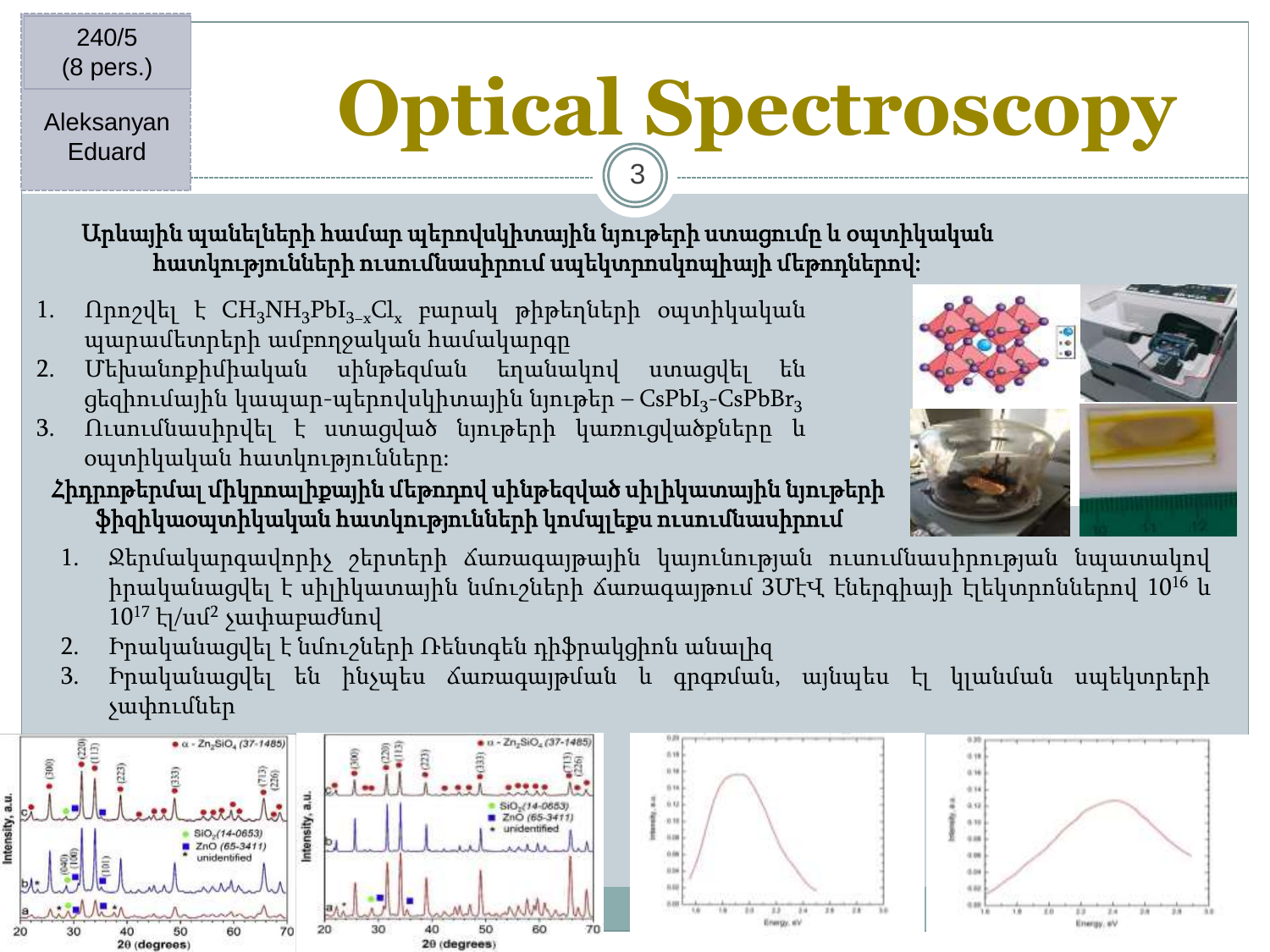# 240/5 group publications

4

1. V.V. Harutyunyan, N.E. Grigoryan, A.O. Badalyan, A.G. Arestakyan, S.Sh. Soulayman, G. Soulayman. Optical Properties of Natural Armenian and Syrian Zeolites *Armenian Journal of Physics, 2020, vol. 13, issue 4, pp. 353-364* 2. Gevorkian Zhyrair, Matevosyan Lenrik, Avjyan Karapet, Harutyunyan Valeri, Aleksanyan Eduard and Manukyan Khachatur. Determination of the complete set of optical parameters of micronsized polycrystalline CH<sub>3</sub>NH<sub>3</sub>PbI<sub>3−x</sub>Cl<sub>x</sub> films from the oscillating transmittance and reflectance spectra*. Mater. Res. Express 7 (2020) 016408,* **doi: 10.1088/2053- 1591/ab5c46**

3. A. A. Sargsyan, V. V. Baghramyan, N. B. Knyazyan, V. V. Harutyunyan, N. E. Grigoryan, A. M. Aleksanyan, and A. O. Badalyan. Optical Properties and Radiation Resistance of Diopside Obtained by Microwave Method. *Journal of Contemporary Physics (Armenian Academy of Sciences), 2020, Vol. 55, No. 1, pp. 23–29.*  **Doi:10.3103/S1068337220010041**

4. Eduard Aleksanyan, Ani Aprahamian, Alexander S. Mukasyan, Vachagan Harutyunyan, and Khachatur V. Manukyan. Mechanisms of mechanochemical synthesis of cesium lead halides: pathways toward stabilization of a-CsPbI<sub>3</sub>. *Journal of Materials Science.* **Doi:10.1007/s10853-020-04617-3**

5. V.V. Baghramyan, A.A. Sargsyan, N.B. Knyzyan, V.V. Harutyunyan, A.H. Badalyan, N.E. Grigoryan, A. Aprahamian, [K.V. Manukyan, Pure and cerium-doped zinc orthosilicate as a pigment for thermoregulating coatings.](https://www.sciencedirect.com/science/journal/02728842) *Ceramics International, [Volume 46, Issue 4,](https://www.sciencedirect.com/science/journal/02728842/46/4) 2020, pp. 4992-4997. <https://doi.org/10.1016/j.ceramint.2019.10.239>*

### *Project with FLNP at JINR DUBNA 2019-2020 is over*

#### *Project with FLNP at JINR DUBNA 2021-2025 is starting*

1.Investigation of radiation resistance of modified silicate thermal barrier coating materials with High Resolution Fourier Diffractometer (HRFD) – IBR-2( FLNP JINR) 2.Neutron irradiation effects on silicon crystals – IBR-2 (FLNP JINR)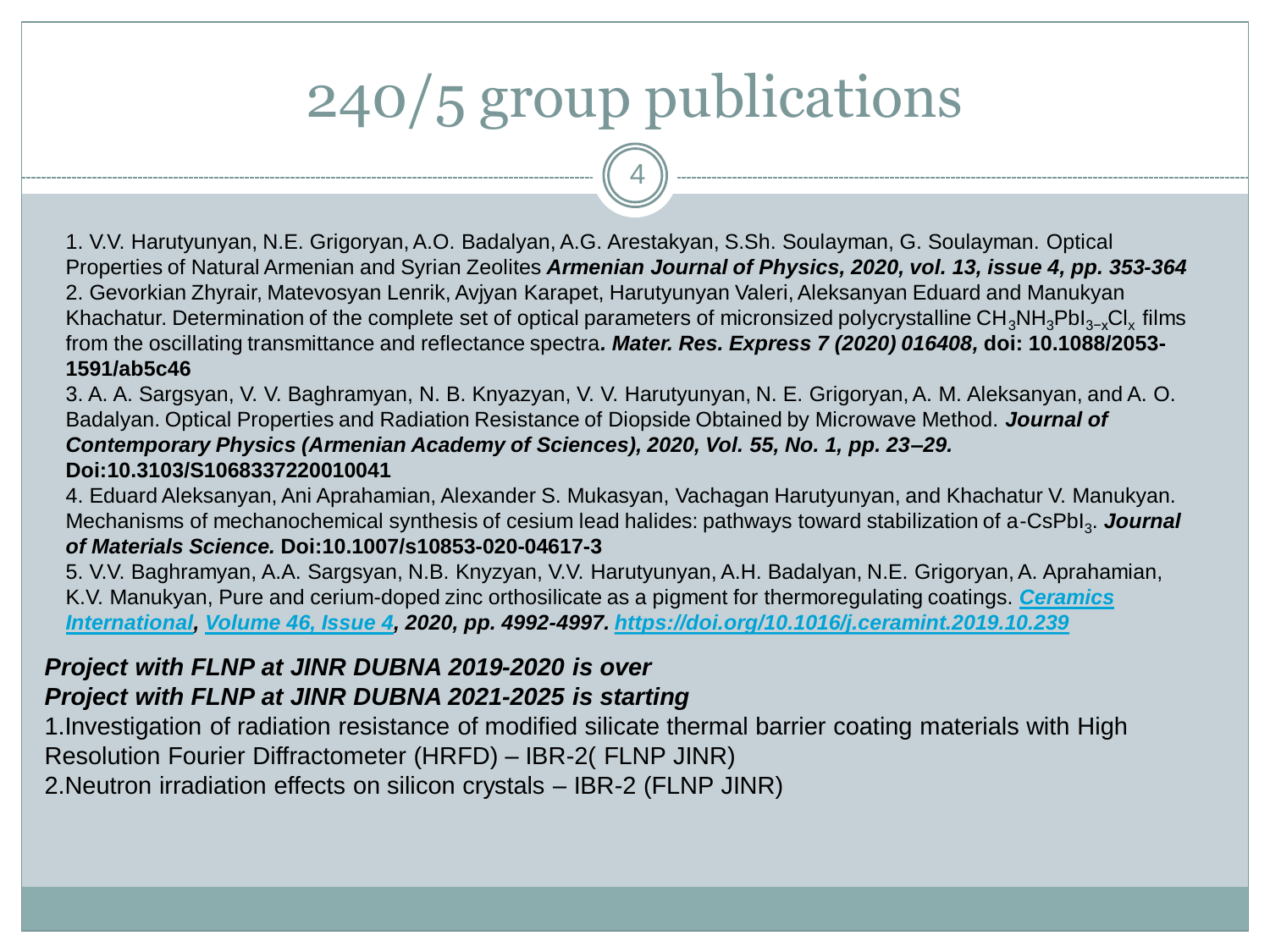240/3 (8 pers.)

### **Solid State Radiation Physics**

Nikoghosyan Sergey

> 1. Տարբեր տեսակի մասնիկների ճառագայթահարմամբ հարուցված երևույթների ուսումնասիրությունը կիսահաղորդչային նյութերում

5

Ուսումնասիրվել է n-Si և n-GaP բյուրեղներում ճառագայթահարային արատների առաջացման արագությունը կախված տարբեր էներգիայի և իմպուլսի տևողության էլեկտրոններով ճառագայթահարման դոզայից:

Հոլլի էֆեկտի կիրառմամբ որոշվել են հիմնական հոսանքակիրների կոնցենտրացիայի և նրանց շարժունակության ջերմաստիճանային, ինչպես նաև ճառագայթահարման դոզայից ունեցած կախումները. գտնվել է, որ  $N_{\text{def}} = n_0 \cdot n(D) = n_0 (1 - \exp(-D/D_0)),$ 

![](_page_4_Figure_6.jpeg)

1. Yeritsyan H. N., Sahakyan A. A., Grigoryan N. E., Harutyunyan V. V., Arzumanyan V. V., Tsakanov V. M., Grigoryan B.A., Amatuni G.A. and Rhodes C. J., Introduction rates of radiation defects in electron irradiated semiconductor crystals of n-Si and n-*GaP, Radiation Physics and Chemistry, 176 (2020) 109056, <https://doi.org/10.1016/j.radphyschem.2020.109056>* 2. V.V. Harutyunyan, A.A. Sahakyan, N.E. Grigoryan, G.N.Yeritsyan, S.K. Nikoghosoyan, A.S. Hovannisyan, V.V.Arzumanyan, S.Sh. Soulayman, Electrophysical Properties of Natural Armenian and Syrian Zeolites**, Armenian Journal of Physics, 2020, vol. 13, issue 4, pp. 336-352**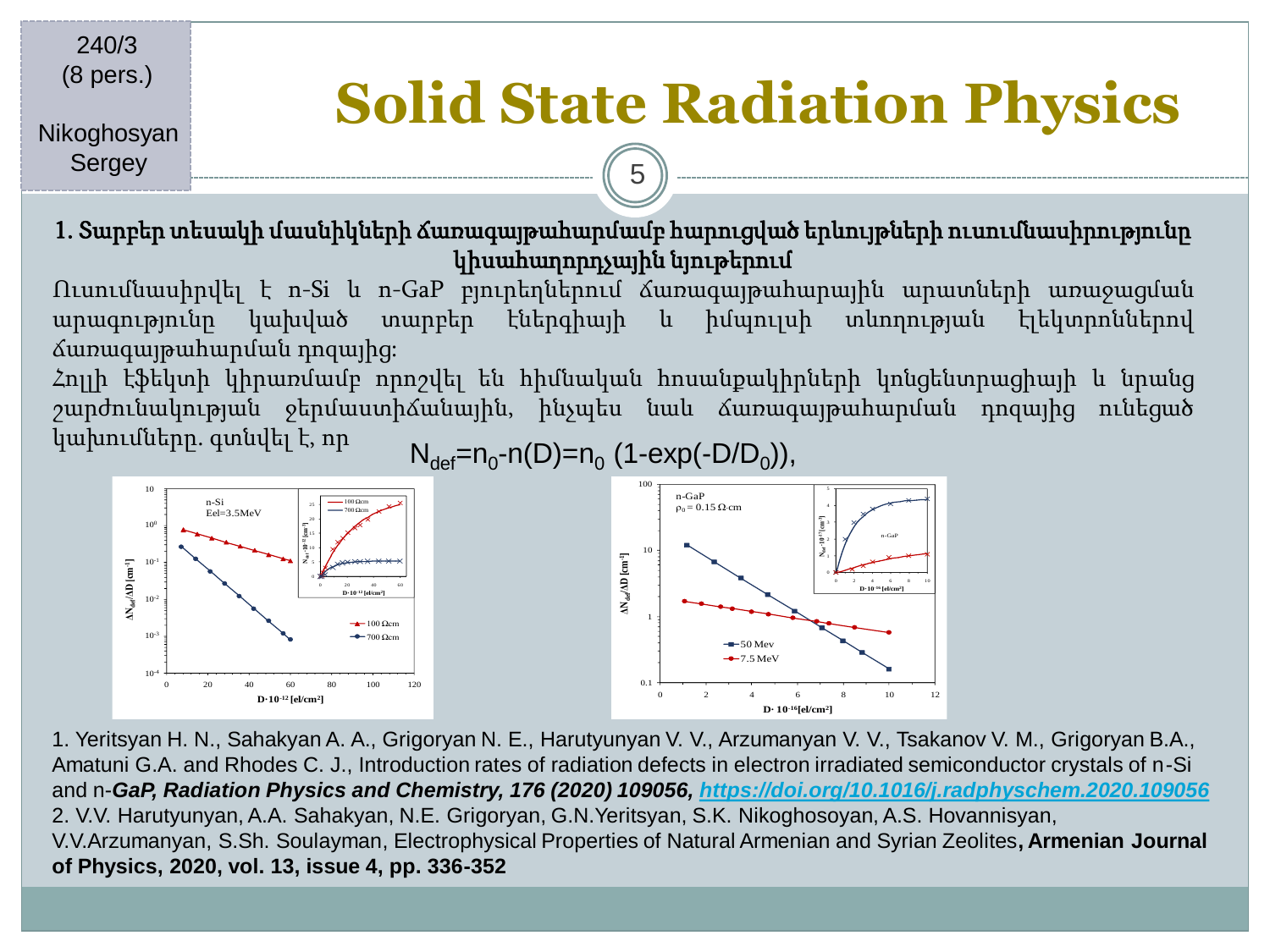240/2 (5 pers.)

Arutunian Suren

### **Acceleration Diagnostic Methods**

### Փնջի պրոֆիլի չափման նպատակով հիմնավորված, նախագծված և արտադրված է նոր տեսակի լարային մոնիտորներ

6

- 1. Նախագծվել և պատրաստվել է տատանվող լարի երկու լարային մոնիտոր
- Նախագծվել է և պատրաստվել AREAL (Candle) արագացուցչի վակումային խցիկ և կատարվել չափումներ: Մոնիտորը միացվել է արագացուցչի դիագնոստիկ համակարգին:
- 2. Կատարվել է բարակ լազերային փնջերի չափումներ
- 3. Նախագծվել և պատրաստվել է տատանվող լարի չափիչ կայան Cyclotron-18 պրոտոնային արագացուցչի համար:
- 4. Կատարվել են տեսական աշխատանքներ լիցքավորված մասնիկների արագացման հաշվարկներ
- 5. Տատանվող լարերի հիման վրա պատրաստվել է լայն ապերտուրայով երկկողմանի գազի հոսքի չափիչ սարք
- 6. Շարունակվել է խմբի միջազգային համագործակցություն HTM-Reetz (Berlin, Germany) և UNIST (Ulsan, South Korea) կազմակերպությունների հետ:

1. M.A. Aginian, M. Chung, G.S. Harutyunyan, A.V. Margaryan, K.-J. Moon, M.A. Tumanyan, Nonexciting wakefield structured bunches in one-dimensional plasma model, *Resource-Efficient Technologies, 2020, 3, 1–14*

2. S.G.Arutunian, A.V.Margaryan, G.S. Harutyunyan, A.T.Darpasyan, D.S.Gyulamiryan, M.Chung, D.Kwak, Micron size beam profiling by usage of vibrating wire as a miniature scanner, *Rev. Sci. Instrum, accepted for publishing*.

3. S.G. Arutunian, A.V. Margaryan, G.S. Harutyunyan, E.G. Lazareva, M. Chung, D. Kwak, D.S. Gyulamiryan, Vibrating wire monitor: Versatile instrumentation for particle and photon beam measurements with wide dynamic range*, Journal of Instrumentation, 2021, 16, R01001, 1-33*

![](_page_5_Picture_14.jpeg)

![](_page_5_Picture_15.jpeg)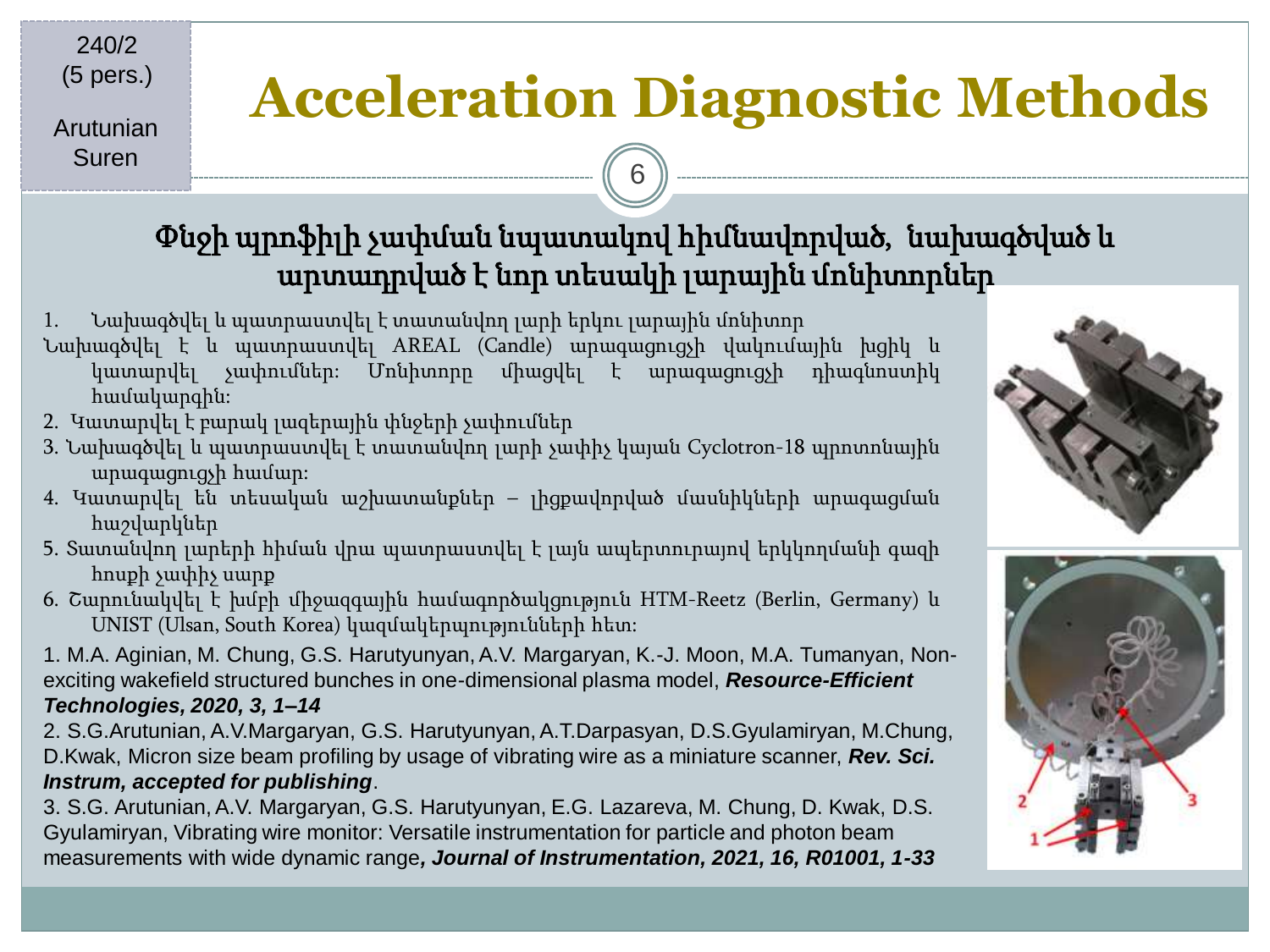240/1 (3 pers.)

Khachatryan Garnik

# **Radiation Biophysics** 7

էքստրեմալ պայմաններում մանրէների գոյատևելու ունակության գնահատման նպատակով տիեզերական տարածության պայմանների մոդելավորումը

Ներկայումս հետազոտությունների թիրախ են հանդիսանում տարբեր ռադիոզգայունություն ունեցող E. coli մանրէների շտամները, այն է` ռադիոկայուն BL-*1114 (Gam<sup>r</sup>-444*), ռադիոզգայուն *AB-2463*, և *AB-1157* վայրի տիպը։ Աշխատանքները իրականացվում են CANDLE ինստիտուտի հետ համատեղ, ռադիոկենսաբանական փորձերը կատարվում են AREAL արագացուցչի վրա (3.5 ՄԷվ գերկարճ էլէկտրոնային փնջեր)

![](_page_6_Figure_5.jpeg)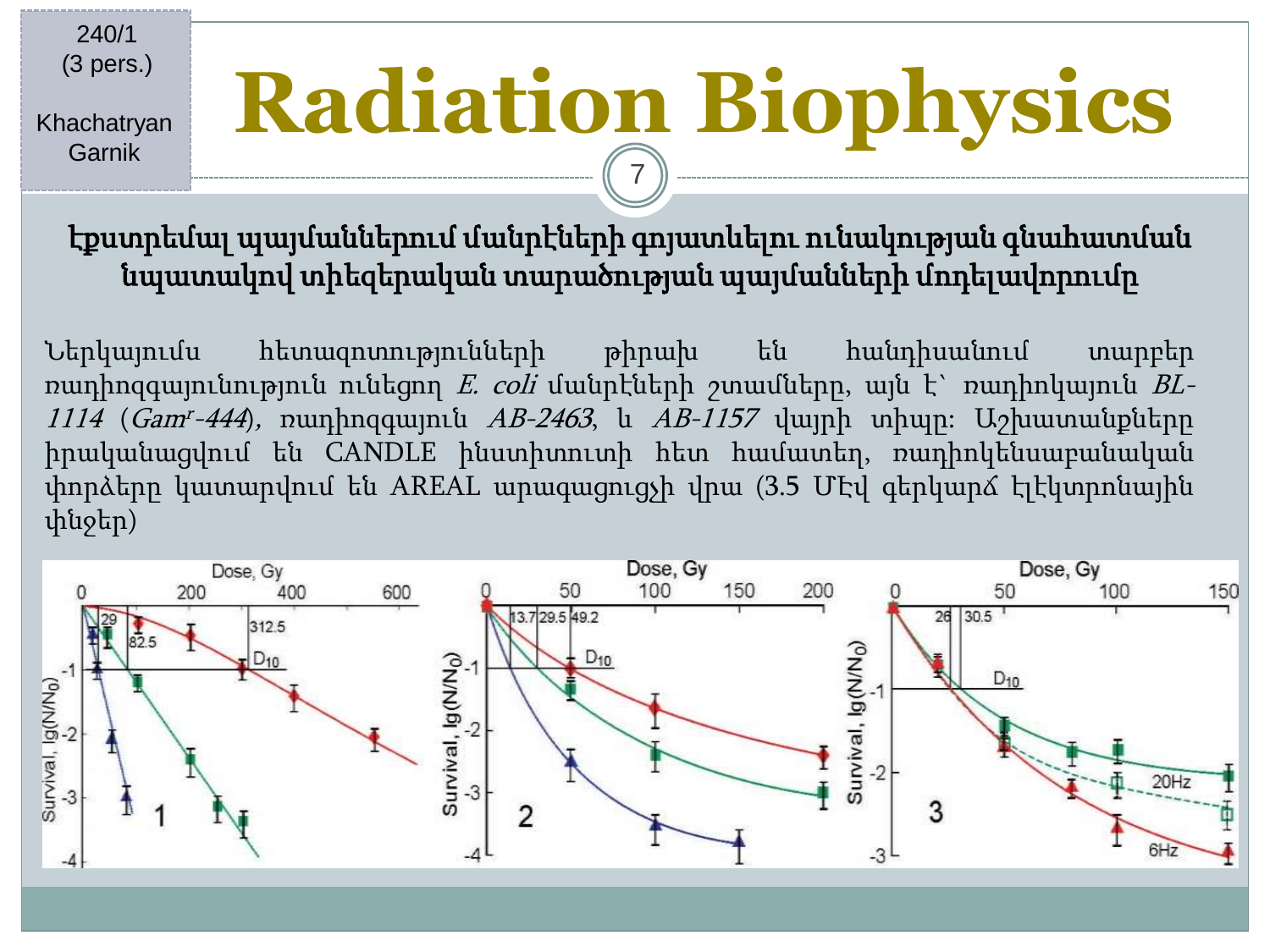![](_page_7_Picture_0.jpeg)